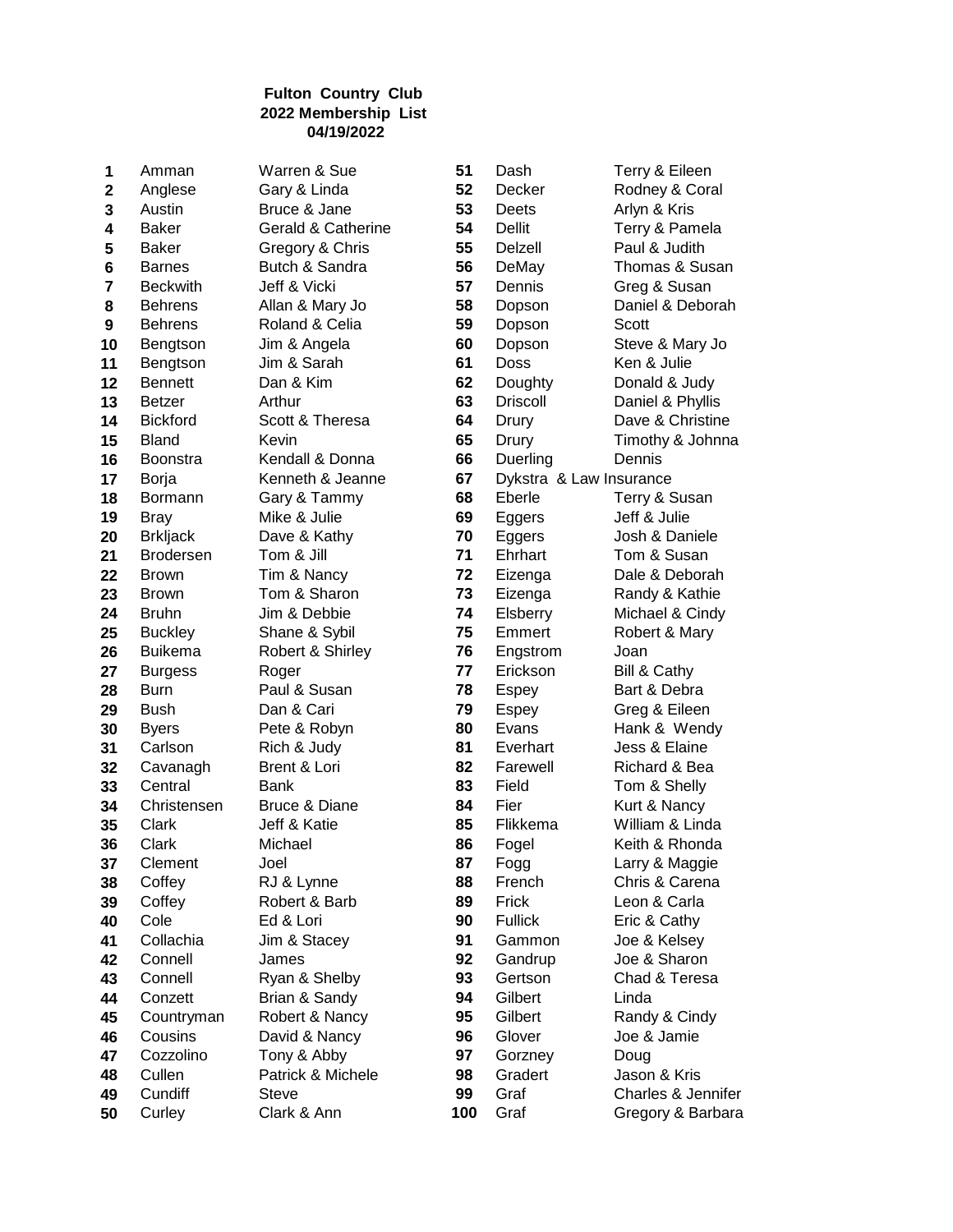| 101        | Graves           | Tim                     | 151        | James                  | David                         |
|------------|------------------|-------------------------|------------|------------------------|-------------------------------|
| 102        | Green            | Dale & Kathy            | 152        | James                  | Jeremy & Emily                |
| 103        | Green            | Gary & Ellen            | 153        | James                  | Ted & Kerry                   |
| 104        | Green            | Jake                    | 154        | Jansma                 | Ken & Glenda                  |
| 105        | Green            | Michael                 | 155        | Jenkins                | Dave & Erin                   |
| 106        | Groharing        | Don & Jane Ann          | 156        | Jones                  | Tom                           |
| 107        | Grossman         | Robert                  | 157        | Kaczinski              | Jason & Molly                 |
| 108        | Guidebeck        | Steve & Laurie          | 158        | Kaczinski              | Joel & Cynthia                |
| 109        | Gustafson        | Rick & Sandi            | 159        | Kane                   | Steven & Tricia               |
| 110        | Haines           | Gary                    | 160        | Kaster                 | Tim & Mary                    |
| 111        | Hale             | Rick & Nancy            | 161        | Keefer                 | David & Margaret              |
| 112        | Hamstra          | Paul & Betty            | 162        | Kehl                   | Bobby & Tina                  |
| 113        | Hanrahan         | Michael & Barbara       | 163        | Keister                | Jeff & Rhonda                 |
| 114        | Hans             | Ronald & Gretchen       | 164        | Kennedy                | Kerry & Lori                  |
| 115        | Hansen           | Richard                 | 165        | Ketelsen               | Robert & Debra                |
| 116        | Hanson           | Jeff & Maureen          | 166        | King                   | Keith & Norma                 |
| 117        | Harmon           | Jeff & Julie            | 167        | Klahn                  | Dan & Deborah                 |
| 118        | Harms            | Jim & Joan              | 168        | Knott                  | Mark & Sarah                  |
| 119        | Harris           | Anthony & Luann         | 169        | Knott                  | Michael                       |
| 120        | Harrison         | Stephen & Marilyn       | 170        | Kremer                 | Daniel & Pam                  |
| 121        | Hayes            | Phillip & Mary          | 171        | Krogman                | Thomas                        |
| 122        | Heiar            | Gloria                  | 172        | Kruse                  | Dave & Vicky                  |
| 123        | Heilmann         | David & Cindy           | 173        | Kuehl                  | Luke & Ashley                 |
| 124        | Heysinger        | Steve & Kati            | 174        | Kunau                  | Scott & Nicole                |
| 125        | Hill             | David & Gini            | 175        | Kurtz                  | Tom                           |
| 126        | Hill             | Michael & Kim           | 176        | Kurtz                  | Tony & Dawna                  |
| 127        | Hinsch           | Tom & Joni              | 177        | Lair, Jr.              | Clarence                      |
| 128        | <b>Hlubek</b>    | James & Barbara         | 178        | Lambert                | David & Dorothy               |
| 129        | Hoese            | Jeremy                  | 179        | Lambert                | Donald & Mary Ann             |
| 130        | Hoge             | <b>Brian</b>            | 180        | Lane                   | David & Sheila                |
| 131        | Hoge             | Nathan & Selena         | 181        | Lauritzen              | Jay & Joan                    |
| 132        | Hoge             | Richard & Pam           | 182        | Lauritzen              | John                          |
| 133        | Holesinger       | Peter & Ginger          | 183        | Lemke                  | Brian & Jill                  |
| 134        | Holstein         | Aaron                   | 184        | Leslie                 | Aaron & Ashley                |
| 135<br>136 | Holton           | William                 | 185<br>186 | Leslie                 | John & Pam<br>Todd            |
|            | Hoogheem<br>Hook | Ronald                  | 187        | Lewis                  |                               |
| 137<br>138 | Hook             | Philip & Joyce<br>Wayne | 188        | Lind, Jr.<br>Lindstrom | Wayne & Beth<br>Steve & Julie |
| 139        | Hornberg         | Ben & Connie            | 189        | Low                    | Gary & Karlee                 |
| 140        | Housenga         | Arnie                   | 190        | Luchies                | Roger & Sherry                |
| 141        | Howard           | Dan & Sandy             | 191        | Luker                  | Neal                          |
| 142        | Hughes           | Gary & Janell           | 192        | Mangler                | Steve & Kathy                 |
| 143        | Huizenga         | Larry & Sheryl          | 193        | Marquardt              | Larry & Sheryl                |
| 144        | Huizenga         | Chad & Sandra           | 194        | Massey                 | Mark                          |
| 145        | Huling           | John & Colleen          | 195        | Matje                  | Mike & Karen                  |
| 146        | Hull             | Mike & Mary             | 196        | Matheny                | Robert                        |
| 147        | Irwin            | James                   | 197        | Mathiesen              | James & Mari                  |
| 148        | <b>Ivory</b>     | Steve & Ginger          | 198        | Matthew                | Ruby                          |
| 149        | Jacobs           | Richard & Martha        | 199        | Mauck                  | James & Jeannie               |
| 150        | Jacobsen         | Don & Barb              | 200        | McDanel                | Mike & Catherine              |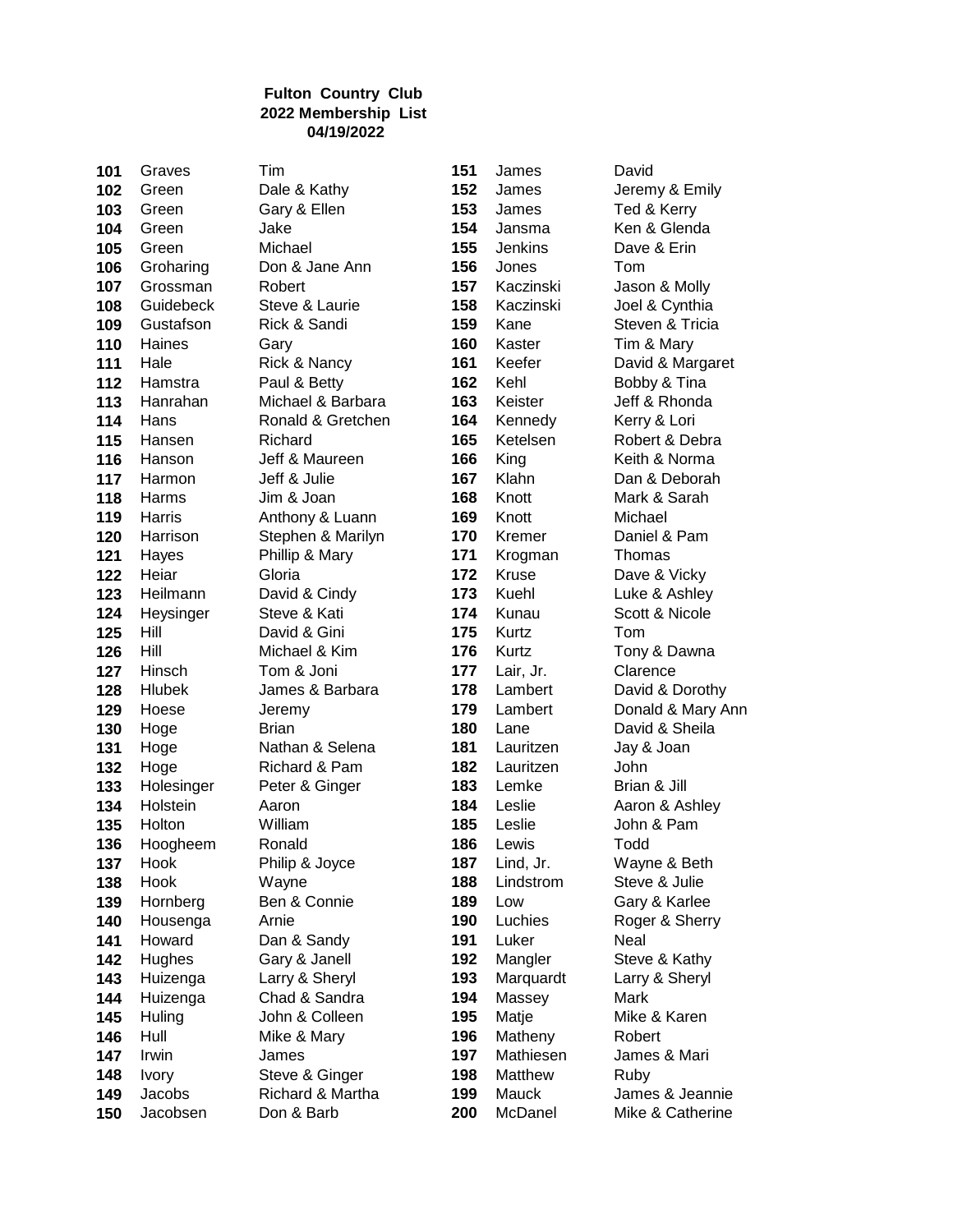| 201 | McLleney       | Dan & Rose          | 251 | Reed            | ≀ Lanny       |
|-----|----------------|---------------------|-----|-----------------|---------------|
| 202 | McLaughlin     | Wayne & Phyllis     | 252 | Regenwether     | Mark &        |
| 203 | McMahon        | Daniel & Colette    | 253 | Rempfer         | Doug &        |
| 204 | Medema         | Garry & Brenda      | 254 | Rentz           | Robert        |
| 205 | Meier          | Mark & Donna        | 255 | Reyhons         | Scott &       |
| 206 | Meier          | Mike & Regina       | 256 | Rhoades         | Jim & E       |
| 207 | Meinema        | David & Betty       | 257 | Richardson      | Jennife       |
| 208 | Menchaca       | Mike                | 258 | Richter         | Jim           |
| 209 | Meyers         | Andy & Marie        | 259 | Richter         | Ryan &        |
| 210 | Michel         | Jeffery & Christine | 260 | Rickertsen      | Larry &       |
| 211 | Mielkey        | Ron & Carol         | 261 | Rohde           | Jason &       |
| 212 | Miller         | Charles & Patricia  | 262 | <b>Rolfes</b>   | Gary &        |
| 213 | Misiewicz      | Bill & Sara         | 263 | Rowland         | Brian &       |
| 214 | Mitchell       | Peter               | 264 | Russell         | Larry &       |
| 215 | Montgomery     | Jim & Kelli         | 265 | Rutenbeck       | Mark &        |
| 216 | Moore          | Jim & Joyce         | 266 | Sander          | Kathy         |
| 217 | Mulholland     | Paul                | 267 | Schaver         | Harlan        |
| 218 | Munson         | Mackenna            | 268 | Schaver         | Phil & L      |
| 219 | <b>Myers</b>   | Steve & Jennie      | 269 | Schaver         | Sid           |
| 220 | Naeve          | Sherri              | 270 | Schipper        | Kurt &        |
| 221 | Nelson         | Raymond             | 271 | Schipper        | Lynn &        |
| 222 | <b>Nestler</b> | Kent & Kimberly     | 272 | Schmidt         | Darrell       |
| 223 | Neumann        | Carl & Myrna        | 273 | Schmidt         | Doug &        |
| 224 | Neumann        | Jim & Diane         | 274 | Schmidt         | Duane         |
| 225 | Nier           | Thomas              | 275 | Schmitt         | Randy         |
| 226 | Nimmick        | Garrett & Marlee    | 276 | Schrader        | Keith &       |
| 227 | Nolan          | <b>Brad</b>         | 277 | Schrader        | Gloria        |
| 228 | Norman         | Keith & Vicki       | 278 | Schrader        | Mark &        |
| 229 | Norman         | <b>Rick</b>         | 279 | Schrader        | Steve 8       |
| 230 | North          | Michael             | 280 | Schult          | Michae        |
| 231 | Orte           | Tom & Kristie       | 281 | Schumacher      | Steve         |
| 232 | Outzen         | Robert & Lisa       | 282 | Seeser          | Brent &       |
| 233 | Painter        | Lonnie & Delores    | 283 | Shear           | David 8       |
| 234 | Pals           | Vernon & Geneene    | 284 | Shields         | Les           |
| 235 | Parker         | Dan & Molli         | 285 | Short           | Jim & N       |
| 236 | Parker         | Paul & Donna        | 286 | Shovlain        | Joe & L       |
| 237 | Parks          | Daniel & Stacey     | 287 | Sikkema         | Bill & A      |
| 238 | Parks          | Gordon & Mary Lou   | 288 | Sikkema         | Terry &       |
| 239 | Pessman        | Vernon & Evelyn     | 289 | Simmons         | Andrea        |
| 240 | Petersen       | Curtis & Kelly      | 290 | Smith           | Alvin &       |
| 241 | Petersen       | Dean & Carolyn      | 291 | Smith           | Terry &       |
| 242 | Phillips       | Charlotte           | 292 | Snyder          | <b>Brando</b> |
| 243 | Piersol        | John & Pam          | 293 | Spencer         | Jeffery       |
| 244 | Pillers        | James & Diane       | 294 | Springer        | Richard       |
| 245 | Quick          | Earl & Joyce        | 295 | St. Ores        | Kurt &        |
| 246 | Raasch         | Don & Lanie         | 296 | Stancil         | <b>Brian</b>  |
| 247 | Raaymakers     | Joseph & Sarah      | 297 | <b>Starbuck</b> | Gerald        |
| 248 | Ramig          | Michael & Cynthia   | 298 | <b>Steiner</b>  | David 8       |
| 249 | Ray            | David & Teresa      | 299 | <b>Steiner</b>  | Kurt & O      |

 McLaughlin Wayne & Phyllis **252** Regenwether Mark & Becky Rempfer Doug & Peggy k & Donna **255** Reyhons Scott & Julie e & Regina **256** Rhoades Jim & Barbara Richardson Jennifer & Jarrod July 257 Richardson ly & Marie **259** Richter Ryan & Melissa Michel Jeffery & Christine **260** Rickertsen Larry & Kasu Rohde Jason & Carrie Miller Charles & Patricia **262** Rolfes Gary & Carmen Rowland Brian & Julie er **264** Russell Larry & Linda Montgomery Jim & Kelli **265** Rutenbeck Mark & Denise Schaver Harlan & Evelyn Munson Mackenna **268** Schaver Phil & Laura ve & Jennie **269** Schaver Sid Schipper Kurt & Tracie Schipper Lynn & Kathleen Schmidt Darrell & Mary 1& Myrna **273** Schmidt Doug & Anne Schmidt Duane & Annette Schmitt Randy & Ellen Schrader Keith & Patty Schrader Mark & Christine Mark & Christine Schrader Steve & Carla n & Kristie **281** Schumacher Steve Seeser Brent & Paulette Painter Lonnie & Delores **283** Shear David & Patricia Pals Vernon & Geneene **284** Shields Les Parker Dan & Molli **285** Short Jim & Michele Parker Paul & Donna **286** Shovlain Joe & Lynn Sikkema Bill & Annette Parks Gordon & Mary Lou **288** Sikkema Terry & Shawna non & Evelyn **289** Simmons Andreas & Mary Petersen Curtis & Kelly **290** Smith Alvin & Gail Petersen Dean & Carolyn **291** Smith Terry & Sheila Springer Richard & Kathy Quick Earl & Joyce **295** St. Ores Kurt & Tara Raaymakers Joseph & Sarah **297** Starbuck Gerald Ramig Michael & Cynthia **298** Steiner David & Karen Ray David & Teresa **299** Steiner Kurt & Carly

McEleney Dan & Rose **251** Reed Lanny & Barbara

ry & Brenda **254** Rentz Robert & Kimberly North Michael **280** Schult Michael & Rhonda Snyder Brandon & Rachel Reber **Bruce & Barbara 300** Steines Adam & Amanda